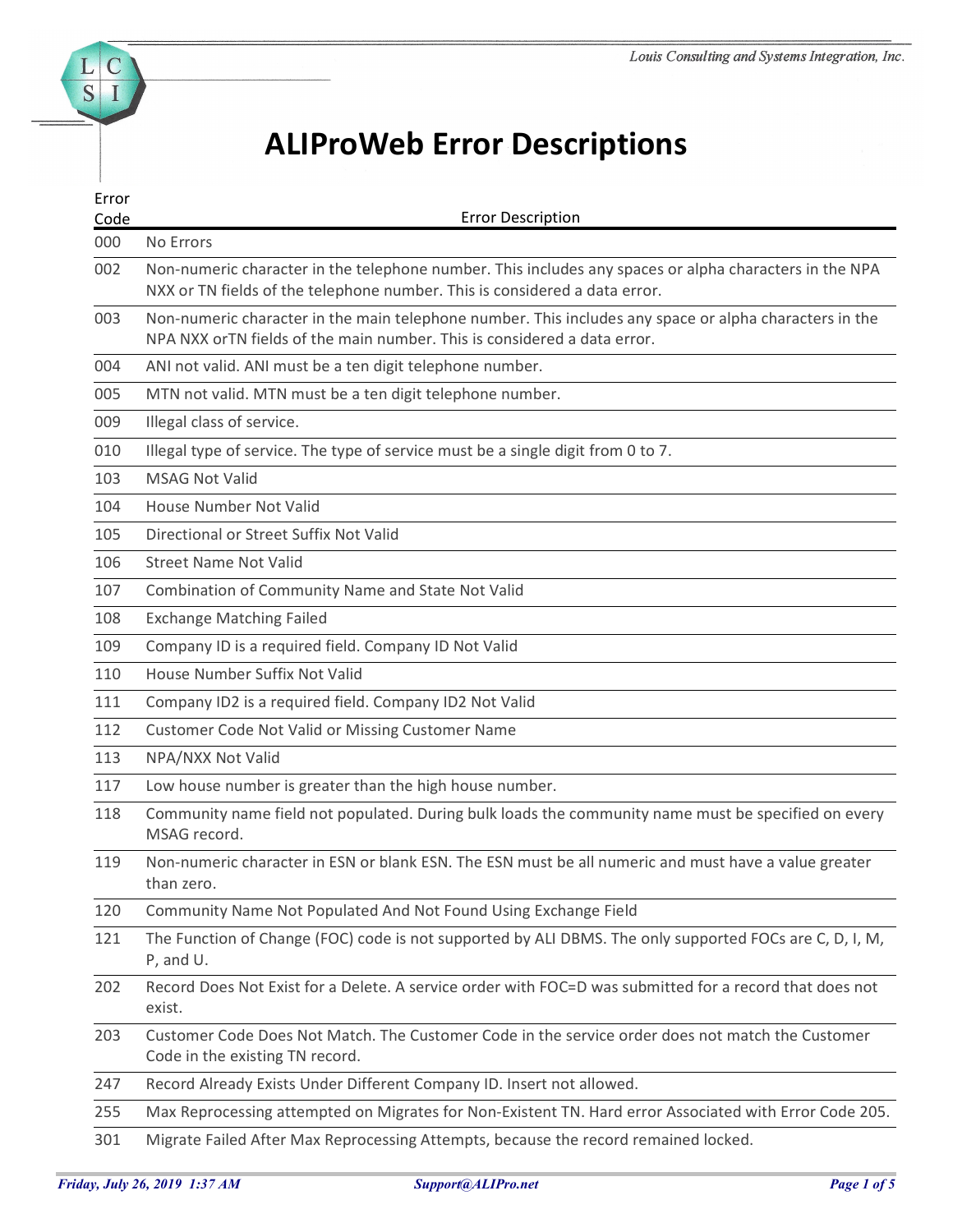| Error<br>Code |                                                                                                                                                                                                                                                                       |
|---------------|-----------------------------------------------------------------------------------------------------------------------------------------------------------------------------------------------------------------------------------------------------------------------|
|               |                                                                                                                                                                                                                                                                       |
|               |                                                                                                                                                                                                                                                                       |
|               | <b>Error Description</b>                                                                                                                                                                                                                                              |
| 307           | Company IDs Do Not Match On Error Delete                                                                                                                                                                                                                              |
| 309           | Record Exists With Company ID Mismatch                                                                                                                                                                                                                                |
| 310           | Unlock Failed - Main Account Has Sublines                                                                                                                                                                                                                             |
| 311           | Lock Exceeds Number Of Retries                                                                                                                                                                                                                                        |
| 312           | MSAG Update Cause Of TN Error                                                                                                                                                                                                                                         |
| 314           | TN And Main Account Mismatch                                                                                                                                                                                                                                          |
| 315           | Change Failed - Completion Date Conflict With Disconnect File                                                                                                                                                                                                         |
| 316           | Record In Disconnect With Greater Complete Date                                                                                                                                                                                                                       |
| 317           | Delete Failed - Record In TN Database Has Same Completion Date                                                                                                                                                                                                        |
| 321           | A pilot delete (FOC=P) was attempted on a subsidiary line. A pilot delete cannot be performed on a<br>subsidiary line. To delete a main TN and its subsidiaries, submit an FOC=P for the main number. To delete<br>a subsidiary line only, submit an FOC=D for the su |
| 322           | Function of change (F)inal would result in a pilot delete. A (F)inal transaction was attempted that would<br>result in the delete of an entire pilot-subsidiary group. This action must be accomplished with a (P)ilot<br>Delete record.                              |
| 323           | Function of change other than (I)nsert attempted during an initial load. During an initial load no function of<br>change other than (I)nsert is allowed. This error can also occur if a function of change of P is passed in a<br>service order record on a system wh |
| 452           | Unexpected System error                                                                                                                                                                                                                                               |
| 601           | Address not in GIS sites. Validation against x9GIS data fails.                                                                                                                                                                                                        |
| 602           | Address not in GIS road ranges. Validation against x9GIS data fails.                                                                                                                                                                                                  |
| 603           | Address not in GIS sites and/or road ranges. Validation against x9GIS data fails.                                                                                                                                                                                     |
| 651           | Address not in GIS sites after reprocessing. Validation against x9GIS data fails.                                                                                                                                                                                     |
| 652           | Address not in GIS road ranges after reprocessing. Validation against x9GIS data fails.                                                                                                                                                                               |
| 653           | Address not in GIS sites and/or road ranges after reprocessing. Validation against x9GIS data fails.                                                                                                                                                                  |
| 700           | Illegal function of change. During a MSAG bulk load the only valid function of change is (I)nsert.                                                                                                                                                                    |
| 701           | No MSAG record found. No MSAG record was found for this address. This includes cases where the street<br>name does not exist in the MSAG and where the street exists but the ranges do not cover the current<br>address.                                              |
| 702           | <b>Record Already Exists</b>                                                                                                                                                                                                                                          |
| 705           | Record does not exist on a pilot delete. An attempt was made to perform a pilot delete on a main<br>telephone number that does not exist in the database.                                                                                                             |
| 710           | Customer codes do not match on a change. The customer code on a change to a telephone number record<br>does not match the customer code of the existing record.                                                                                                       |
| 711           | Customer codes do not match on a delete. The customer code on a delete or pilot delete operation does<br>not match the customer code of the record to be deleted.                                                                                                     |
| 712           | Change attempted for record that does not exist. An attempt was made to change a telephone number<br>record that does not exist in the database.                                                                                                                      |
| 739           | Street names do not match on a delete. The street name in a service order with FOC=D does not match<br>the street name in the database. Street name is not a required field when FOC=D, but if the field does<br>have a value, it must match the street name value in |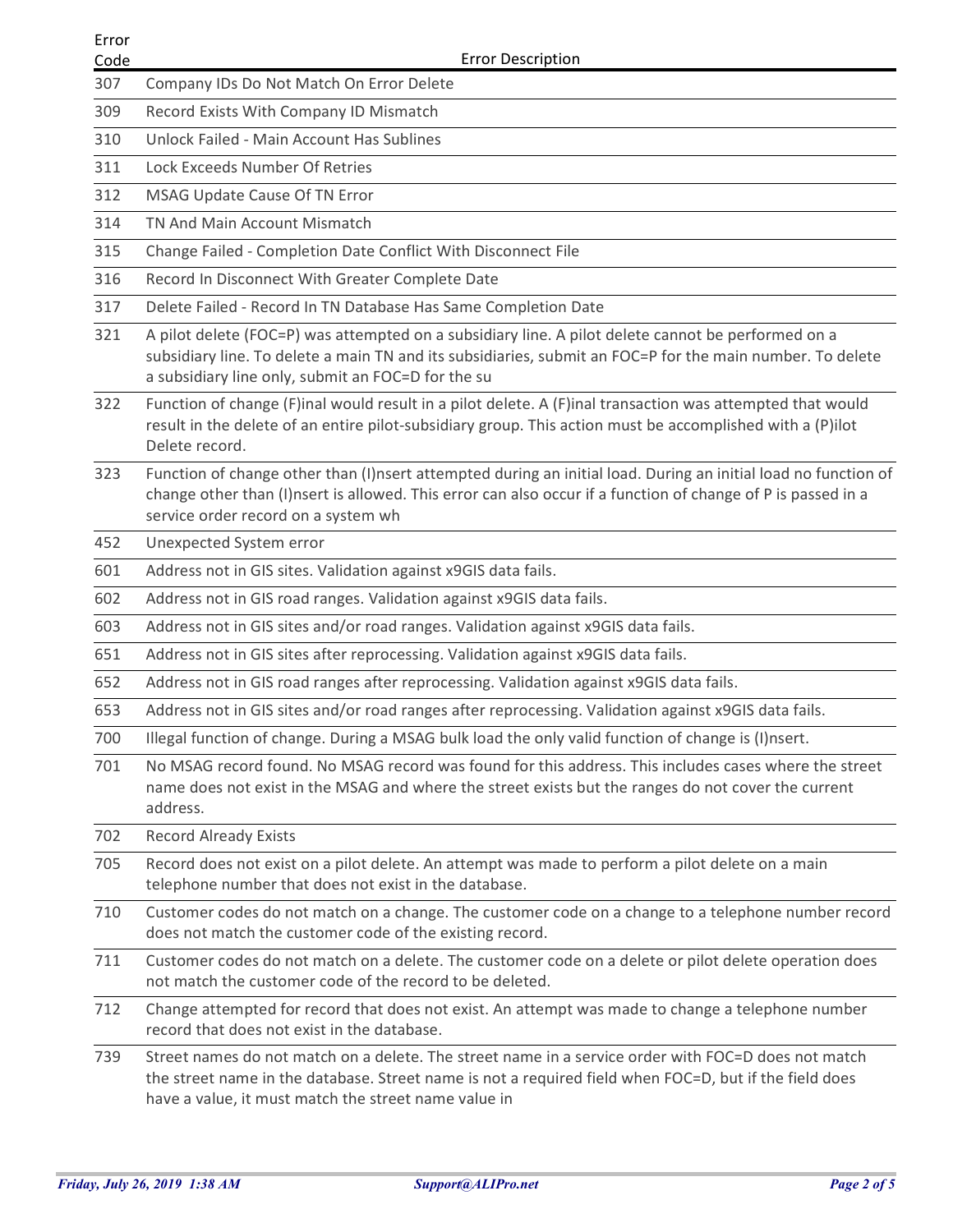| Error |                                                                                                                                                                                                                                                                       |
|-------|-----------------------------------------------------------------------------------------------------------------------------------------------------------------------------------------------------------------------------------------------------------------------|
|       |                                                                                                                                                                                                                                                                       |
| Code  | <b>Error Description</b>                                                                                                                                                                                                                                              |
| 740   | Delete attempted on a TN with subsidiaries. A delete (FOC=D) was attempted on a TN that has<br>subsidiaries. To delete a main TN and all of its subsidiaries, submit a pilot delete (FOC=P) service order, or<br>delete each subsidiary individually (FOC=D) before a |
| 762   | Unlock attempted on a TN that is already unlocked, and the Company ID on the service order matches the<br>Company ID on the TN records.                                                                                                                               |
| 764   | Insert attempted on a TN that is unlocked. Once a TN record has been successfully unlocked the only valid<br>function of change is "M" or migrate.                                                                                                                    |
| 765   | Change attempted on a TN that is unlocked. Once a TN record has been successfully unlocked the only<br>valid function of change is "M" or migrate.                                                                                                                    |
| 766   | Delete attempted on a TN that is unlocked. The record cannot be deleted when either subsidiary line or<br>subsidiary line's Main number is unlocked. Once a TN record is unlocked the only valid function of change<br>is "M" or migrate.                             |
| 767   | Company IDs do not match on a change. The TN record that you are trying to change is assigned to a<br>different Company ID. This record needs to be unlocked by the original Company and a migrate order<br>processed by the new Company. Only after the migrate orde |
| 768   | Company IDs do not match on a delete. The TN record that you are trying to delete is assigned to<br>adifferent Company ID. This record needs to be unlocked by the original Company and a migrate order<br>processed by the new Company. Only after the migrate order |
| 769   | Clerical and ERROR record Company IDs do not match. The Company Ids) associated with the clerical user<br>do not match the Company ID of the ERROR record. Either an additional Company ID needs to be assigned<br>to the clerical user or a different clerical user  |
| 770   | Clerical and TN record Company IDs do not match. The Company ID(s) associated with the clerical user do<br>not match the Company ID of the TN record. Either an additional Company ID needs to be assigned to the<br>clerical user or a different clerical user with  |
| 771   | Unlock attempted on a nonexistent TN. The TN record that you are attempting to unlock does not exist.                                                                                                                                                                 |
| 772   | Company IDs do not match on an unlock. Only the Company ID associated with the TN record can unlock<br>that TN record.                                                                                                                                                |
| 773   | Migrate attempted on a nonexistent TN. The TN record that you are trying to migrate does not exist.                                                                                                                                                                   |
| 774   | The function code is either null, blank, or unknown. It must be of the value 'C' for change, 'I' for Insert, or<br>'D' for Delete.                                                                                                                                    |
| 775   | Delete (FOC=D) attempted on Main number when 'Process Delete SOs Like Pilot Deletes' is not set for the<br>CSP. This flag should be set for the CSP to delete Main record using FOC=D                                                                                 |
| 819   | A change was made to this subsidiary line's main number. This is an informational error. If the change<br>should not be applied to the subsidiary line, this error record should be deleted.                                                                          |
| 825   | Read Only flag set on a change (FOC=C). An attempt was made to change a record that has the Read Only<br>flag set. This is an informational error. The service order was processed, but the location and telco<br>comment fields were not changed.                    |
| 826   | Read Only flag set on a migrate. An attempt was made to migrate (FOC=M) a record that has the Read<br>Only flag set. This is an informational error. The service order was processed, but the location and telco<br>comment fields were not changed.                  |
| 827   | Customer Name Changed in a Private Record. A service order (FOC=C) was processed that changed the<br>customer name in a record marked "PRIVATE" in the database. This is an informational error. Please<br>determine whether to remove or retain the "PRIVATE" status |
| 828   | A Private Record Was Deleted. A service order (FOC=D) was processed that deleted a record marked<br>"PRIVATE" in the database. This is an informational error. Please determine whether to remove or retain<br>the "PRIVATE" status for this TN.                      |